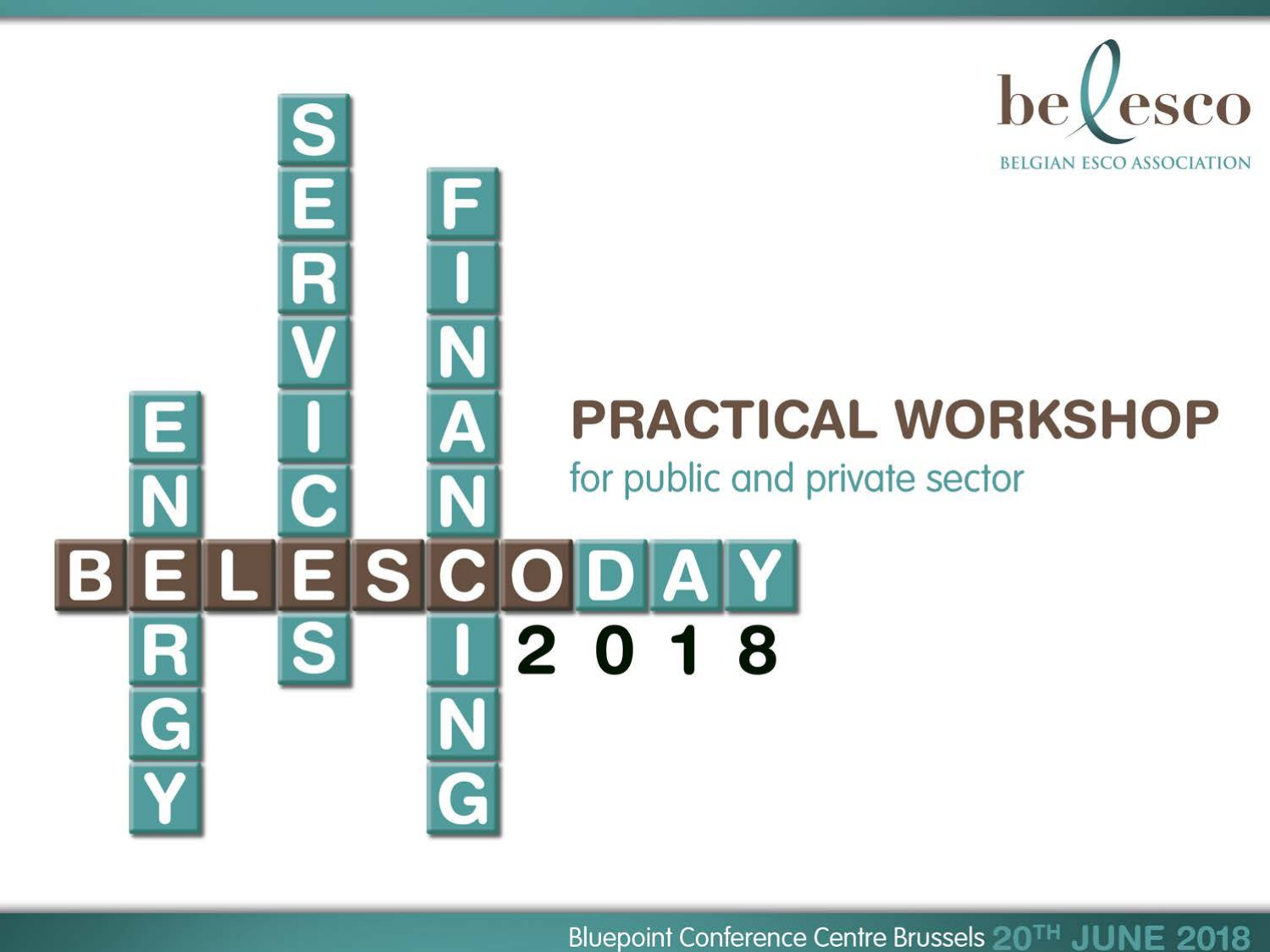

# Esco financing : view from a banker

Joost Declerck Promotor Energy Efficiency Belfius Bank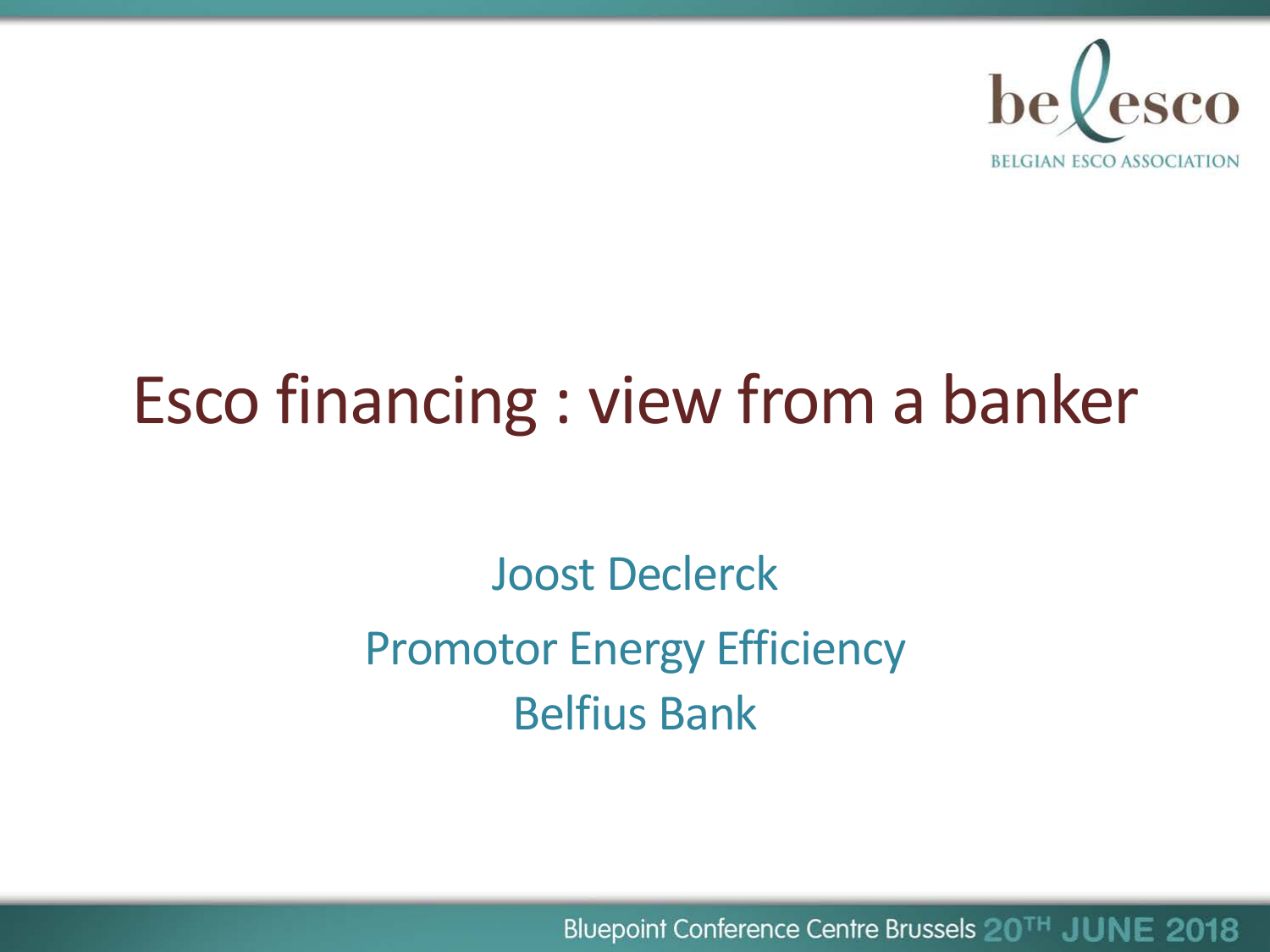## Esco-financing : findings



- Complex and long-lasting process
- EE needs in buildings : high
- Knowledge buildings and EE-solutions : limited
- EE as part of a deep retrofit only 'low hanging fruit' or deep retrofit : implication of the construction sector
- Project size : small
- The building owner is owner of the EE-measures
- No standardised EPC contracts / 'bijzonder bestek' CSC

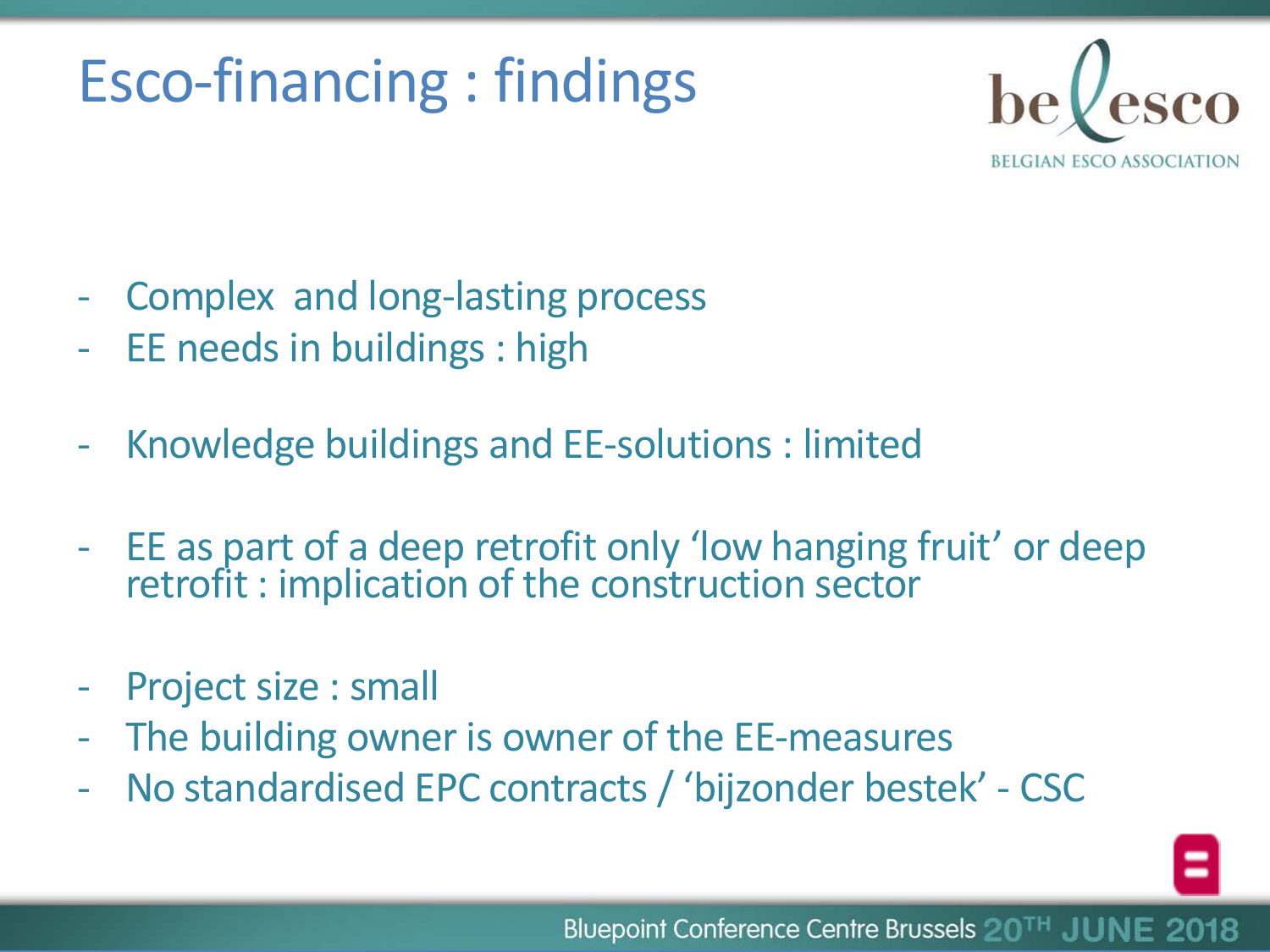### Financing : end of a long proces



- 1) Energyscan energy-audit public procurement implementation – financing
- 2) Facilitator ?
- 3) Own investment or third investment?
- 4) Only EE or deep retrofit
- 5) Clustering ?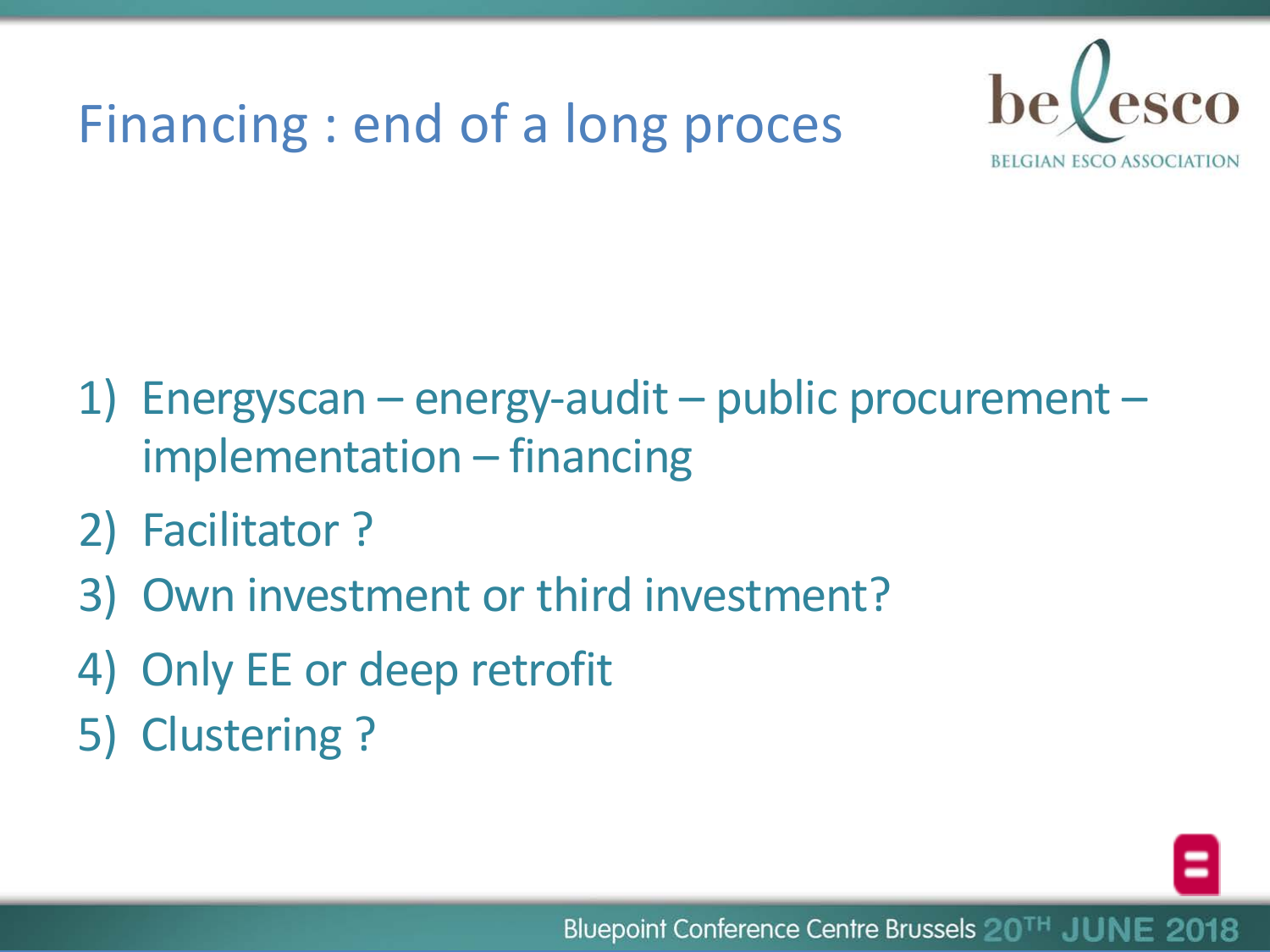## Energy performance contracts – financing models



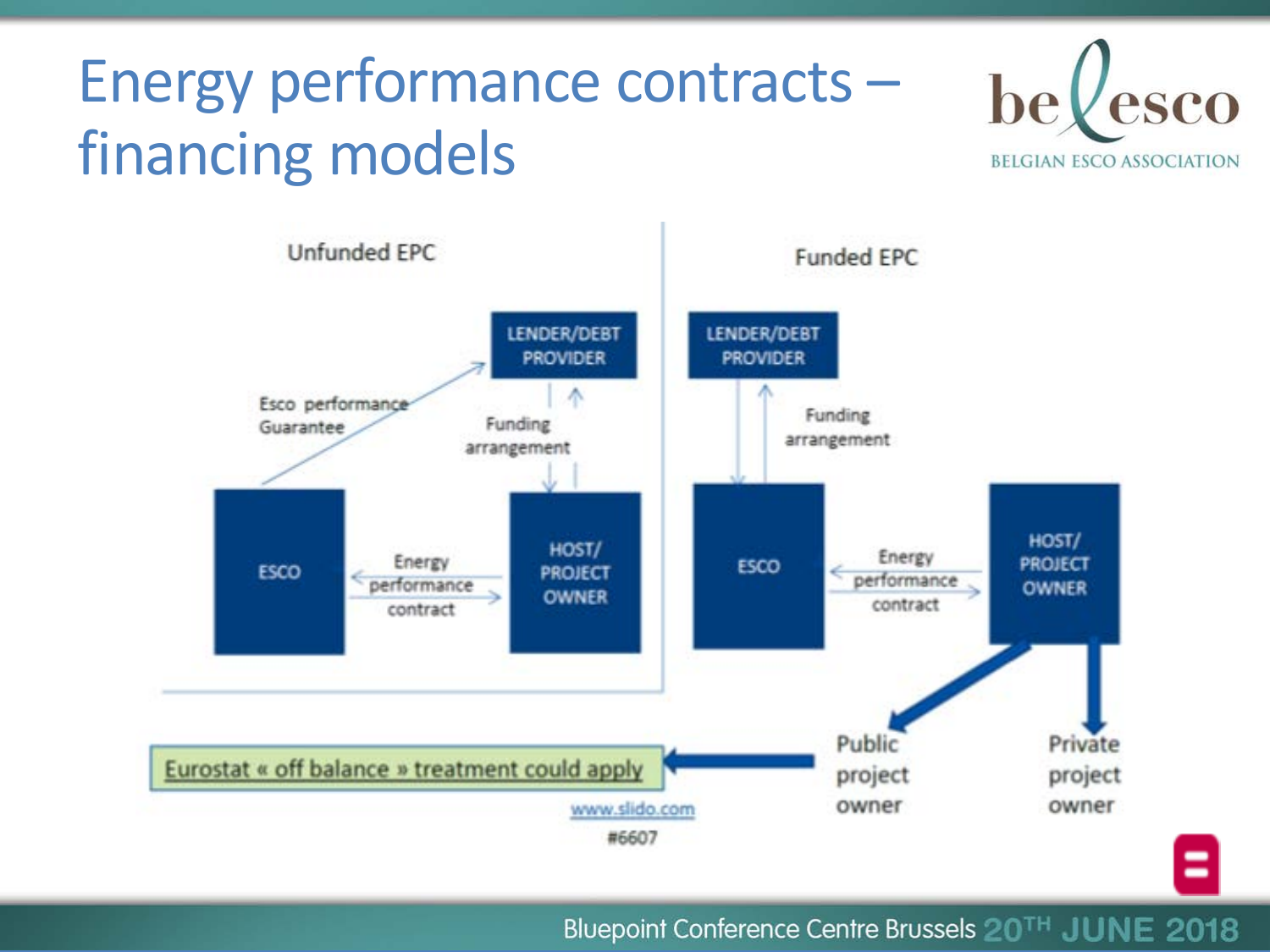## Esco-financing : points of interest



- Risk evalution & guarantees
- Financing methods :
	- investment loan
	- leasing
	- sale of receivables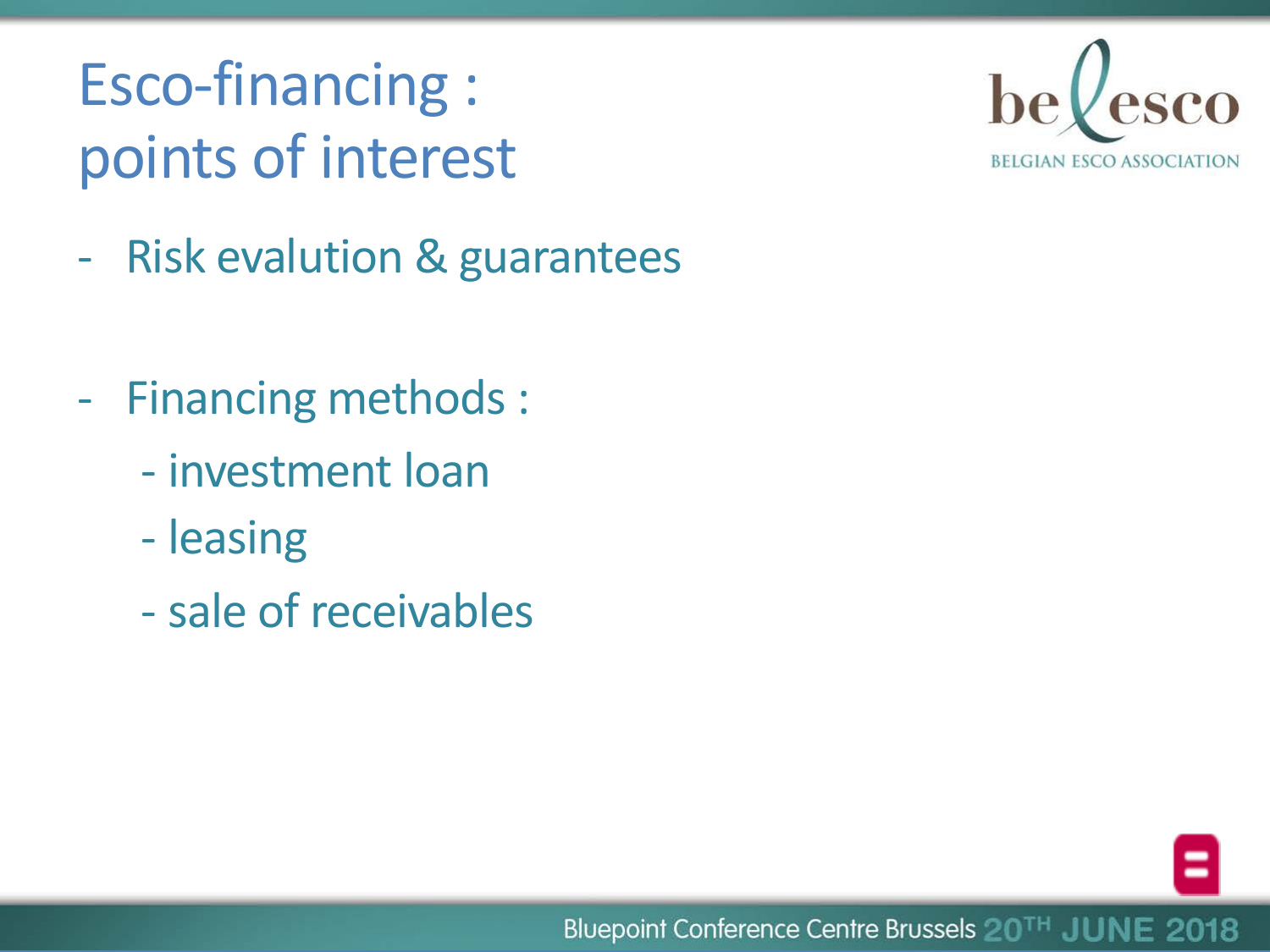# EIB products & support



| <b>LENDING</b>                   | <b>BLENDING</b>                                                                                                                                                                                        | <b>ADVISING</b>                                                                                                                                       |
|----------------------------------|--------------------------------------------------------------------------------------------------------------------------------------------------------------------------------------------------------|-------------------------------------------------------------------------------------------------------------------------------------------------------|
| Loans<br>But also:<br>Guarantees | <b>Combining EIB finance</b><br>with EU budget and other<br>public sources<br>European Fund for Strategic<br>Investment (EFSI)<br><b>Smart Finance for Smart</b><br><b>Buildings Initiative (SFSB)</b> | Support for projects and<br>investments<br>European Investment<br>Advisory Hub (EIAH)<br><b>Project Development</b><br>Assistance (ELENA,<br>JASPERS) |
| Equity participation             | Private Finance for Energy<br>Efficiency (PF4EE)<br>Instruments combining ESIF<br>with EIB resources                                                                                                   | Improve access to finance<br>(Financial Instrument<br>Advisory, fi-compass)                                                                           |
|                                  | <b>Attracting FUNDING for long-term growth</b>                                                                                                                                                         |                                                                                                                                                       |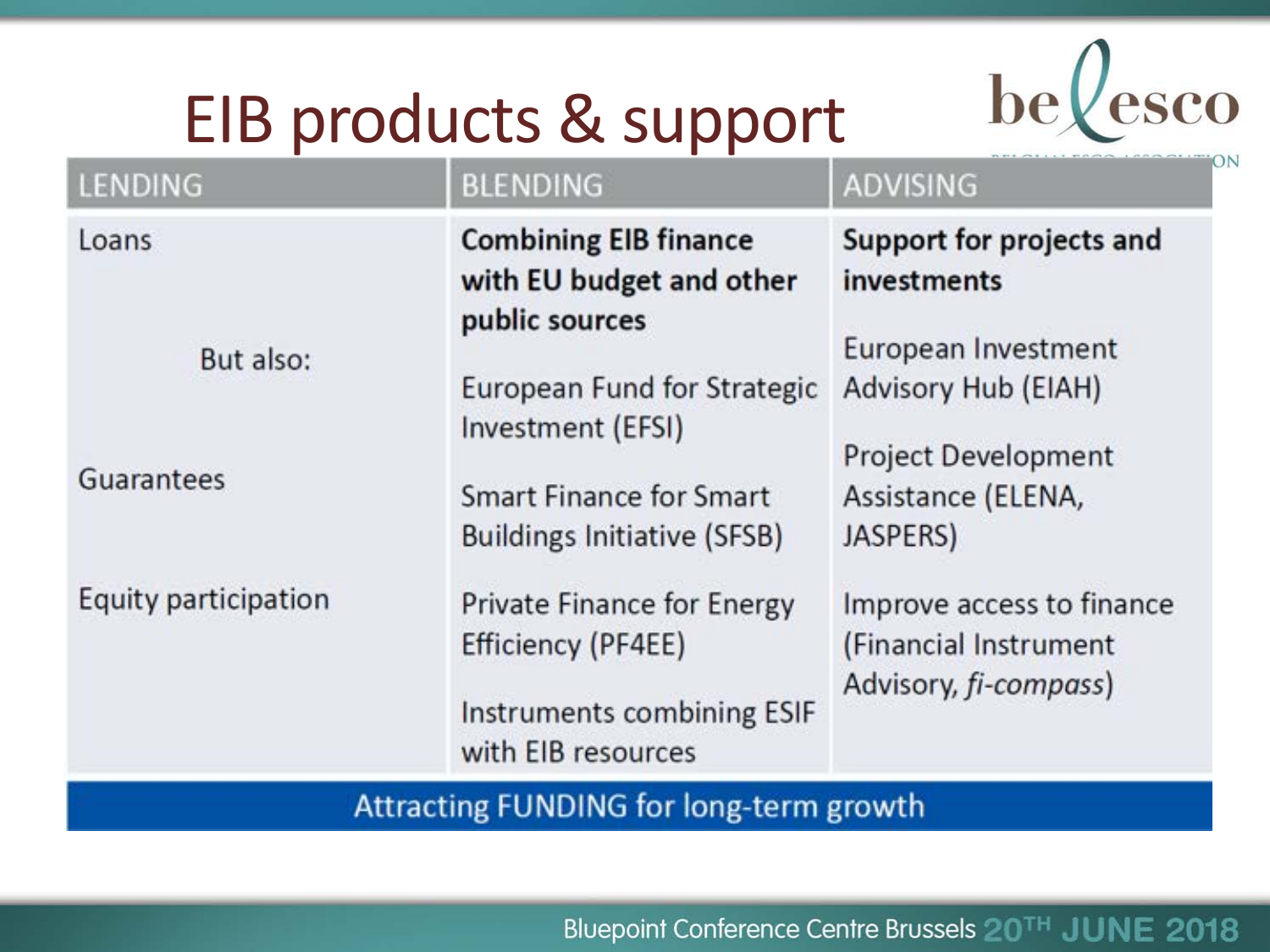

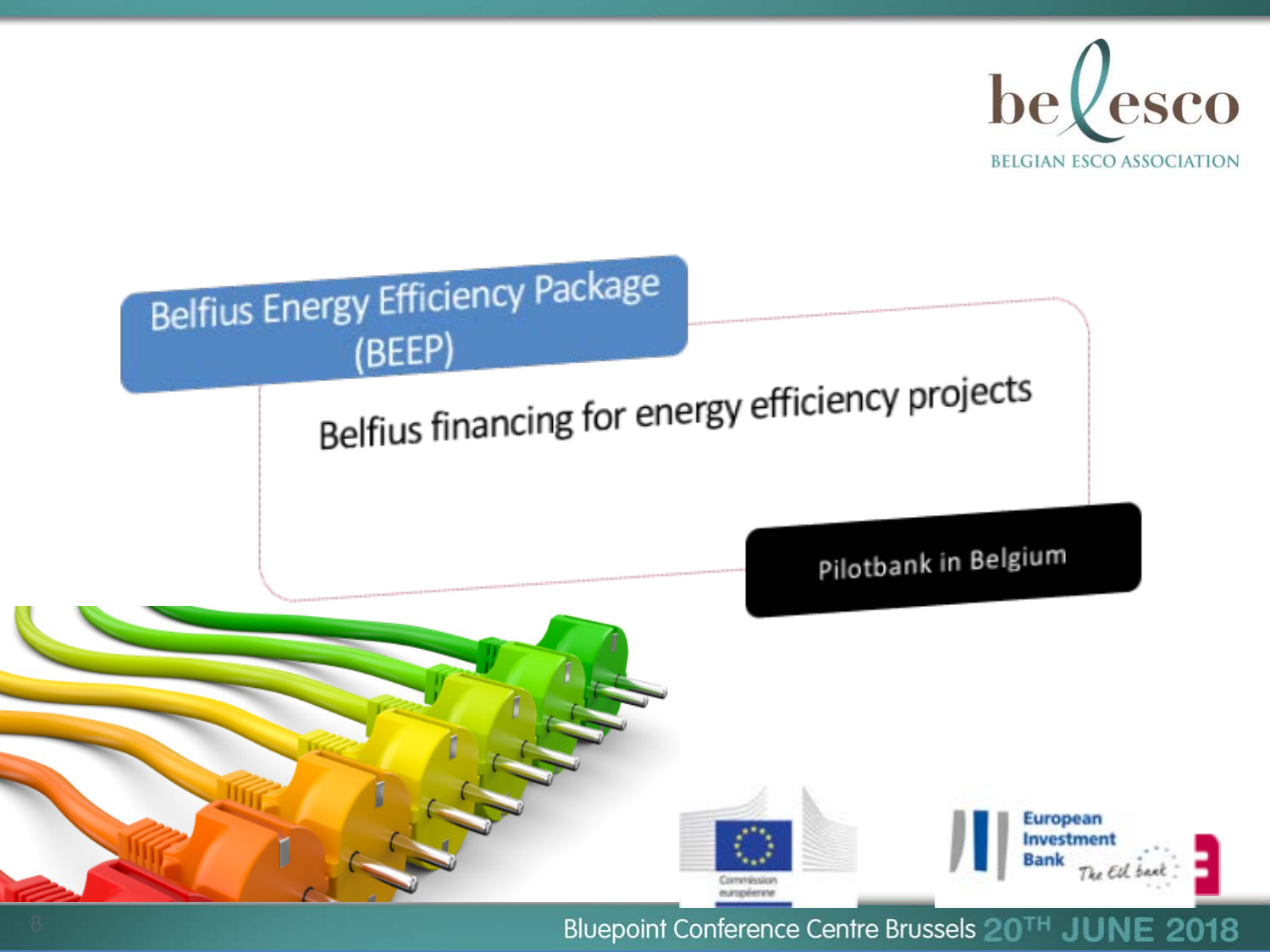





### **Scope :**

- § Energy efficiency in existing buildings
- Renewable energy integrated in building
- **District heating, public lightning, cogeneration**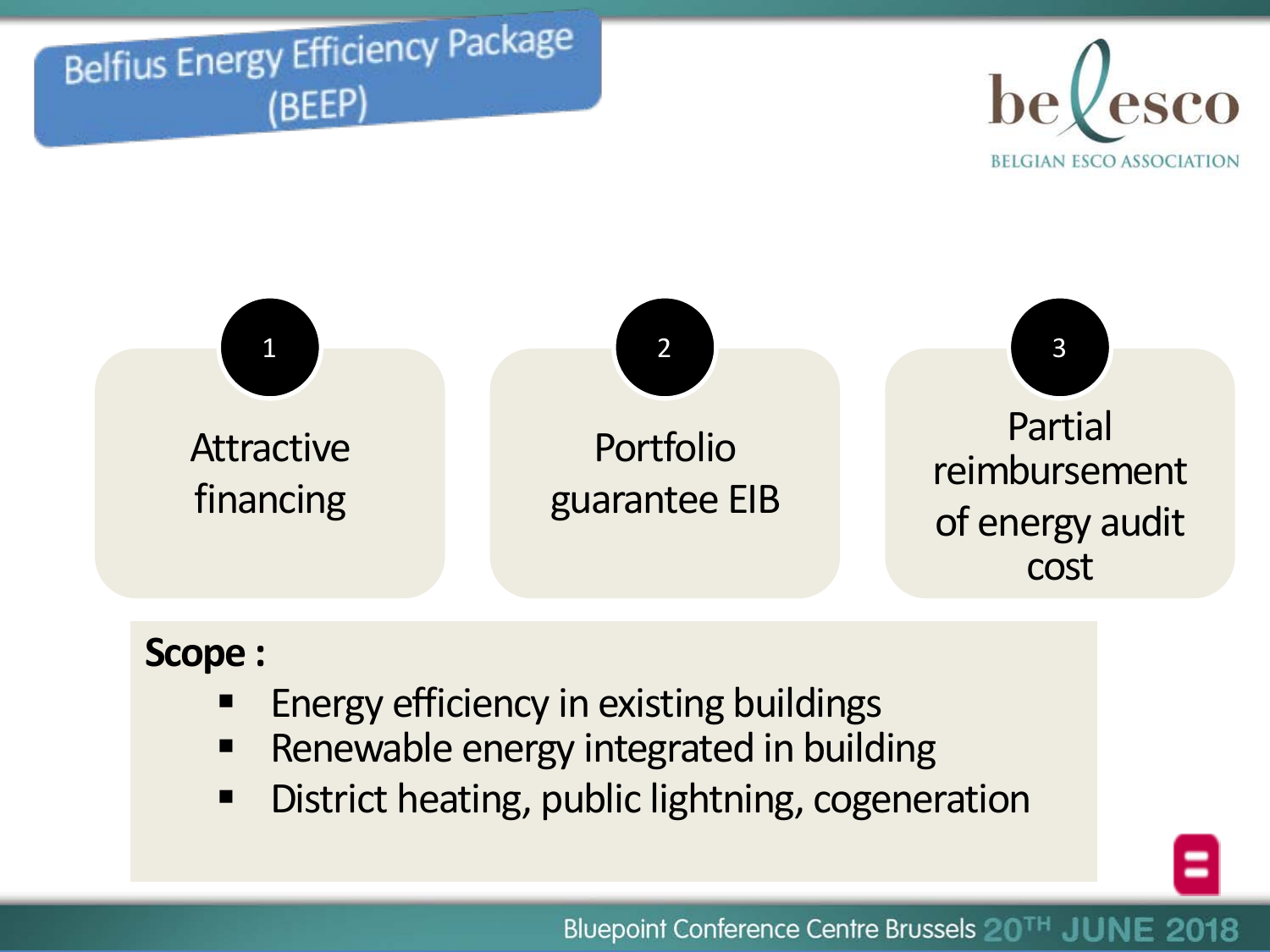



- 75 Mio EUR 08/2019
- Contracts till 20 Y
- Scope clients : companies, Public entities via ESCO, private entities with public shareholders
- Projects max. 10 Mio EUR loan amount max 5 Mio EUR

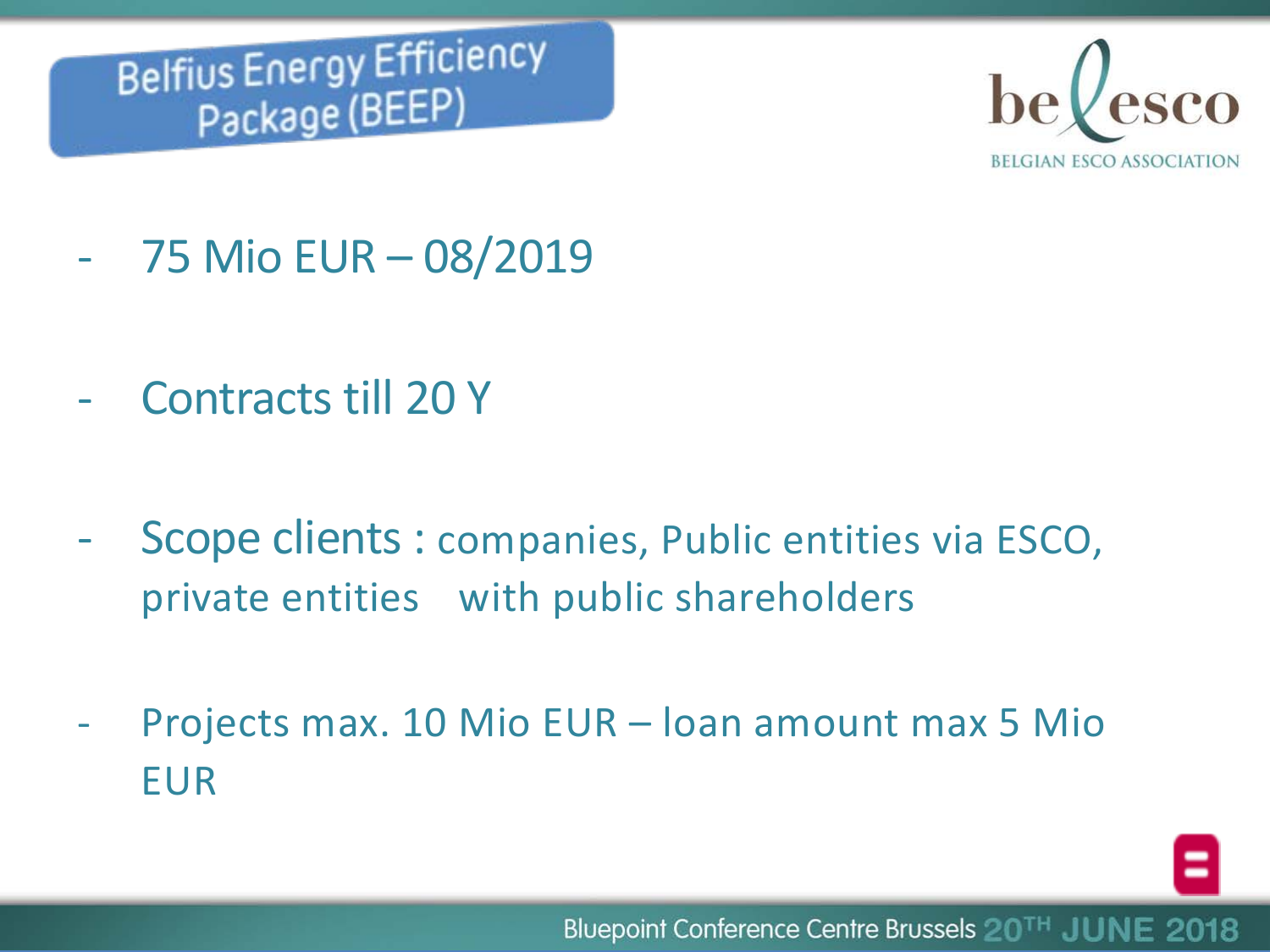



### Anderlechtse Haard : EPC EDF Luminus

Measures:

- 31 new boilers
- 6 cogeneration units
- 15 new heat management systems
- 4 photovoltaic systems with 168 solar panels

#### **Facts and figures**

Total investment costs:

**EUR 4,046,000**

PF4EE loan amount: **EUR 3,750,000 (90% of capex)**

Annual primary energy savings:

**5,324,000 kWh** 

Annual energy cost savings:

#### **EUR 266,500**

Payback time:

**12 years**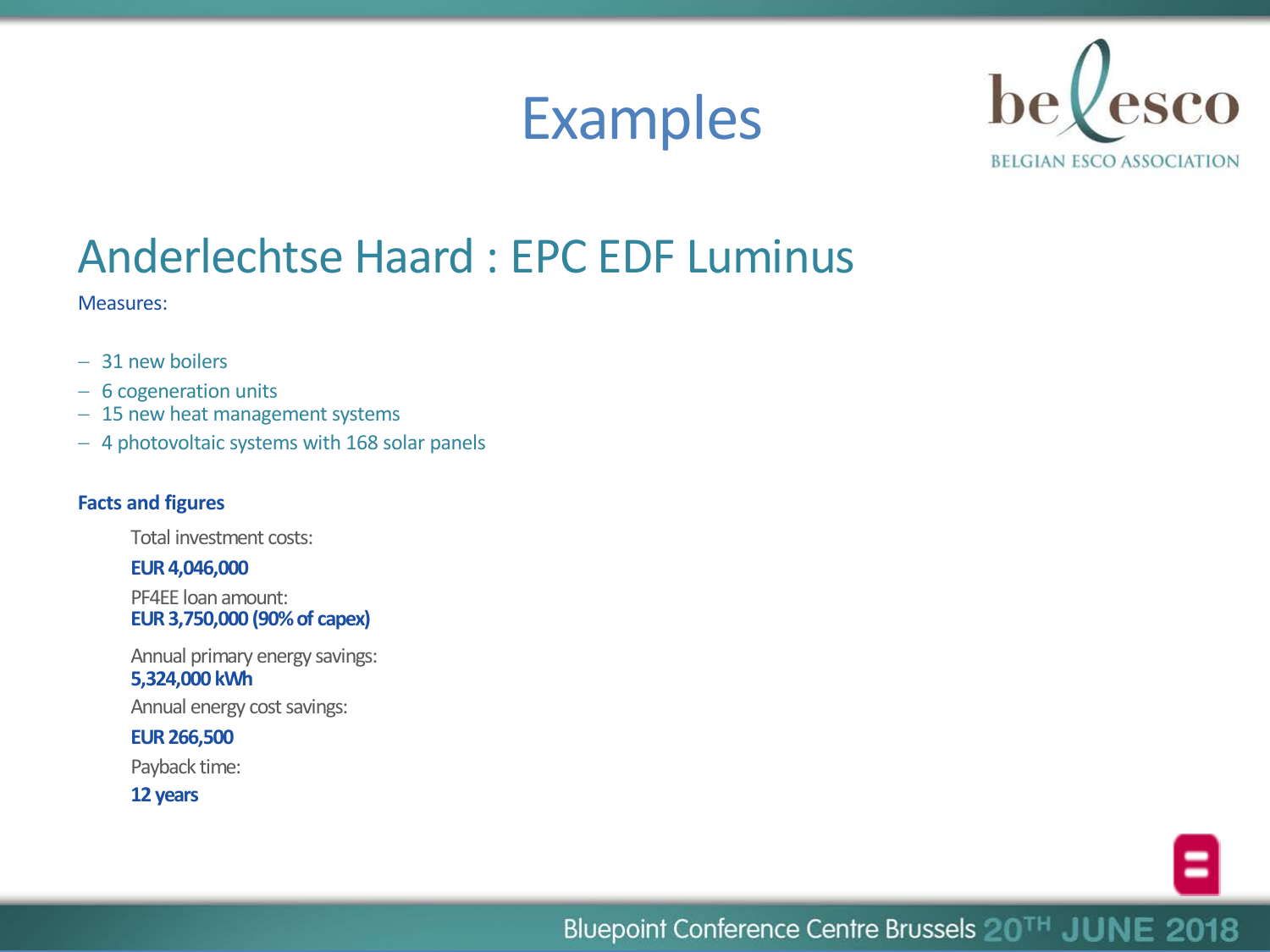



### School EPC contract Esco

- 1000000 EUR
- 14 Years
- Insulation, heating, PV, management systems
- Sale of receivables structure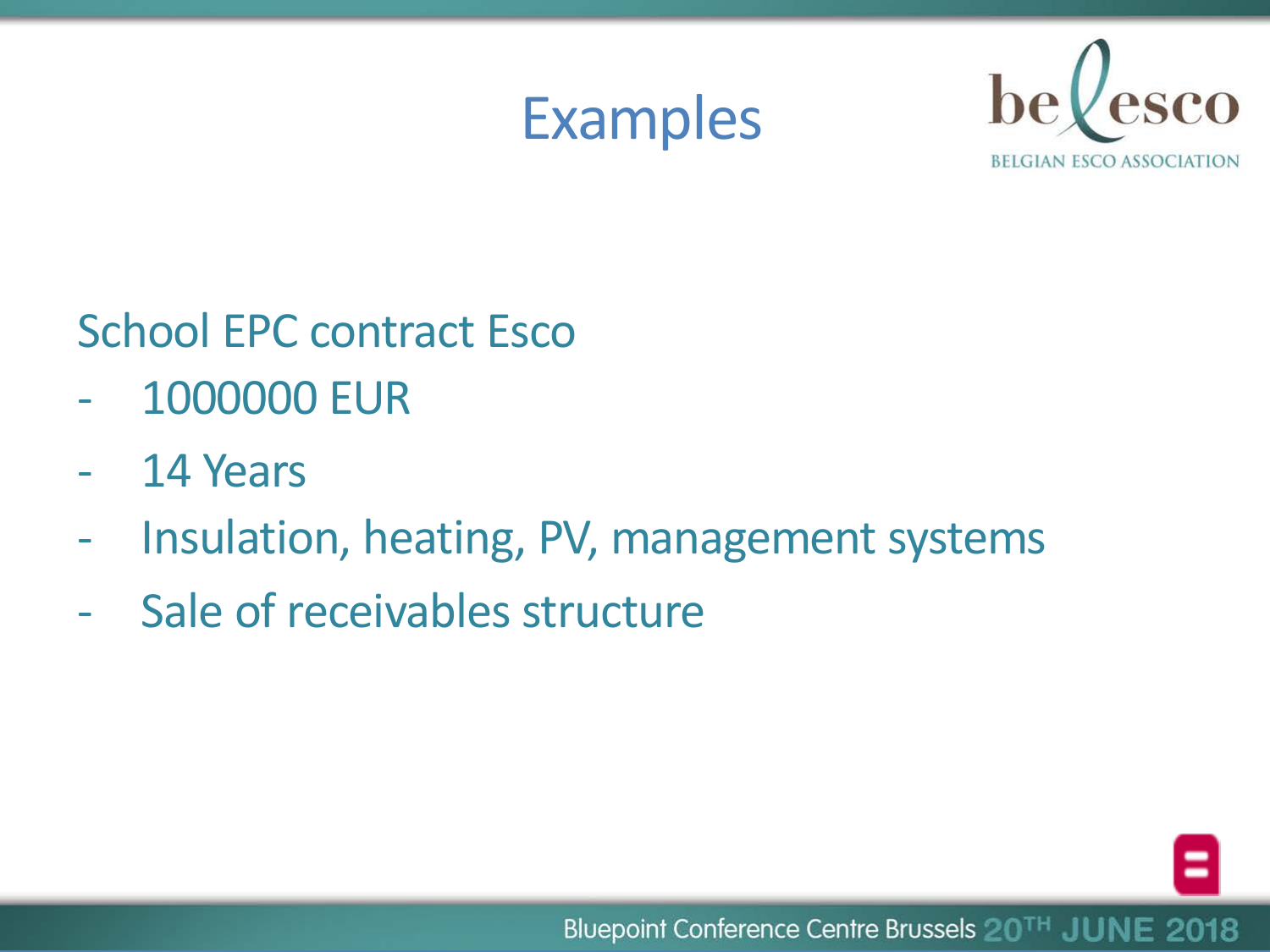



- District heating system Ostend by energy cooperative
- Cogeneration systems in appartment buildings in Brussels
- PV systems on roof of buildings by third investors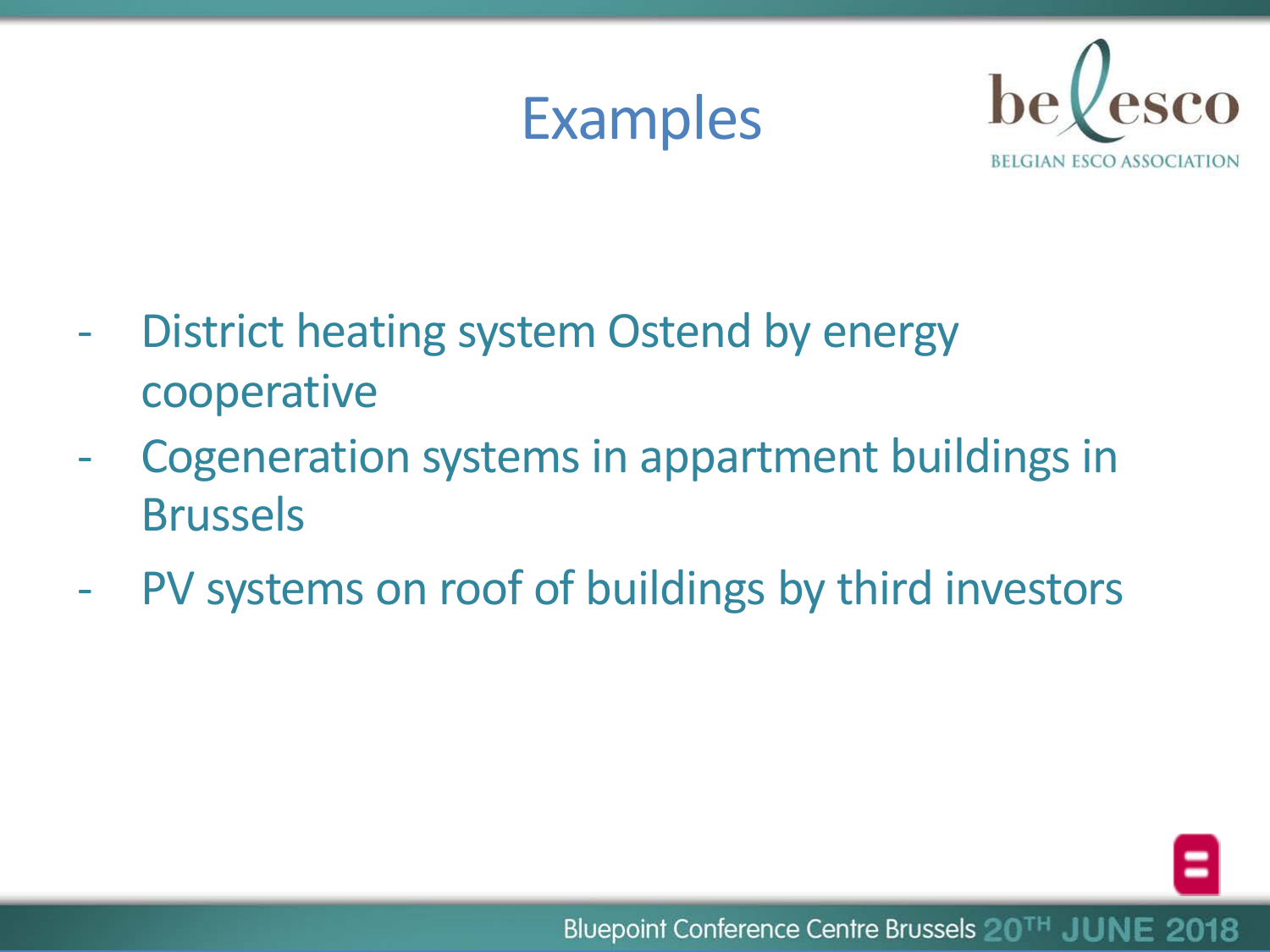### **ELENA**

#### **European Local Energy assistance**

- **Technical Support** 
	- **ELENA** grant used to assist in project preparation (e.g. external expertise, feasibility studies, energy audits etc)
- **Financial Support** 
	- ELENA will fund up to 90% of the costs (with 10% provided by applicant)
- Allocated on a first come, first served basis
	- No calls or competitions
- Public and Private sector, including Financial Intermediaries



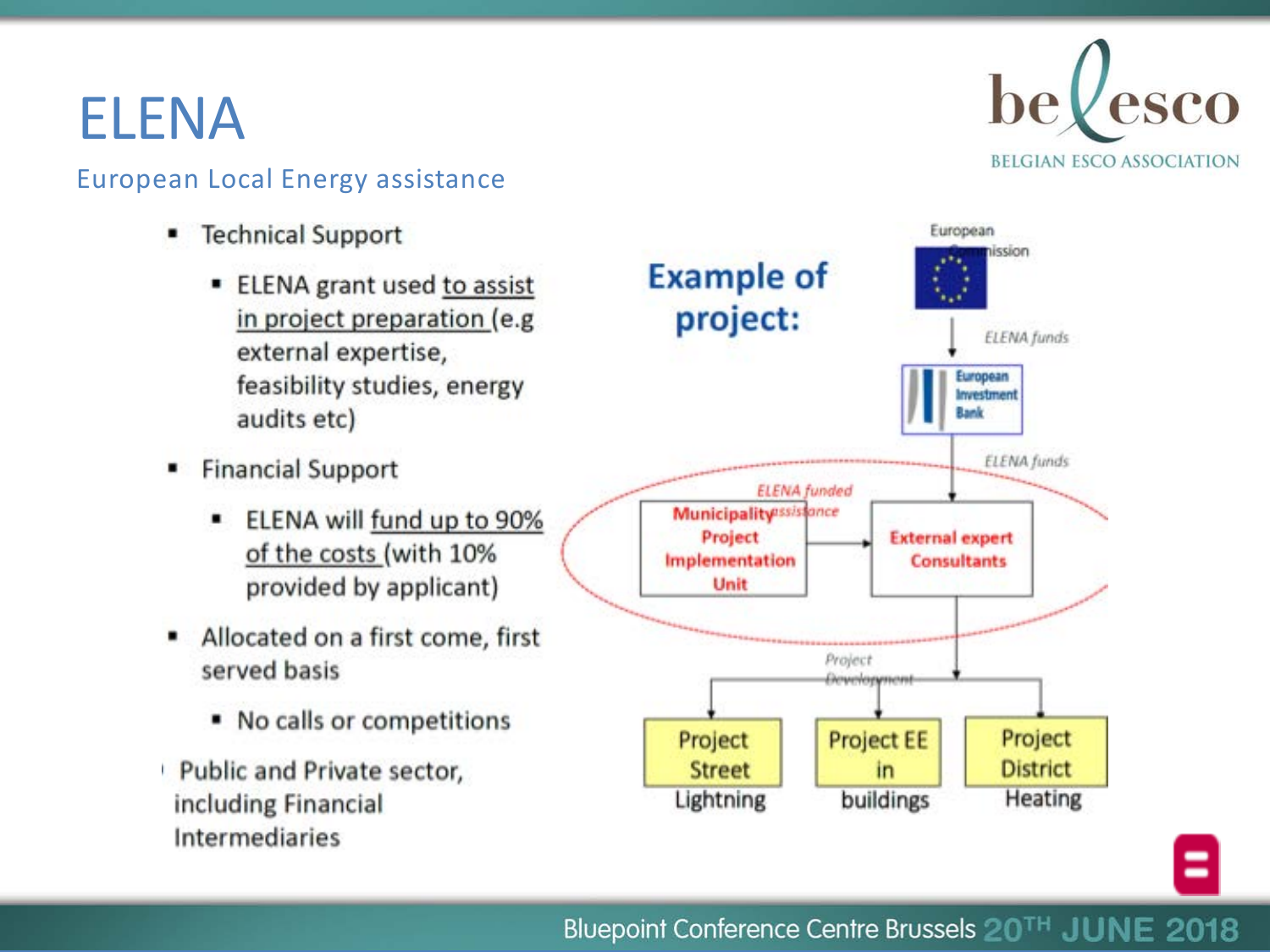## Esco-financing & off balance



### A. Off balance for the Esco

### B. Off balance for 'public clients'



EUROPEAN COMMISSION EUROSTAT

Nectorate D. Government Finance Statistics (SFS) and quality

19 September 2017

**Eurostat Guidance Note** 

THE RECORDING OF ENERGY PERFORMANCE CONTRACTS IN **GOVERNMENT ACCOUNTS** 

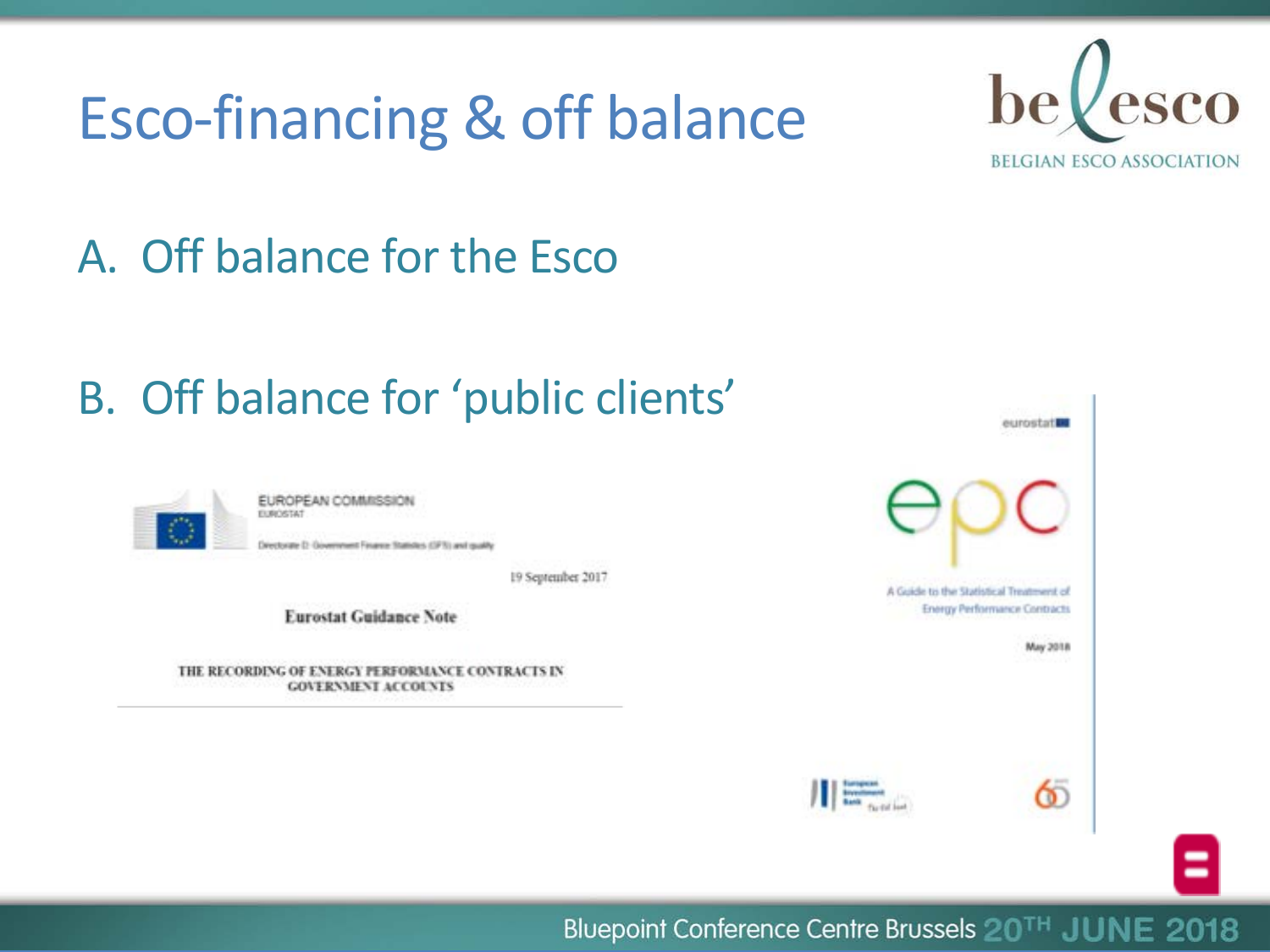### Impact of on-balance / off balance bellesco treatment **BELGIAN ESCO ASSOCIATION**

If an asset is "on balance sheet" for government:



If an asset is "off balance sheet" for government then government only records any regular payments for services over the long-term

Eurostat rules relate to statistical treatment - not to be confused with accounting rules/practices and budgeting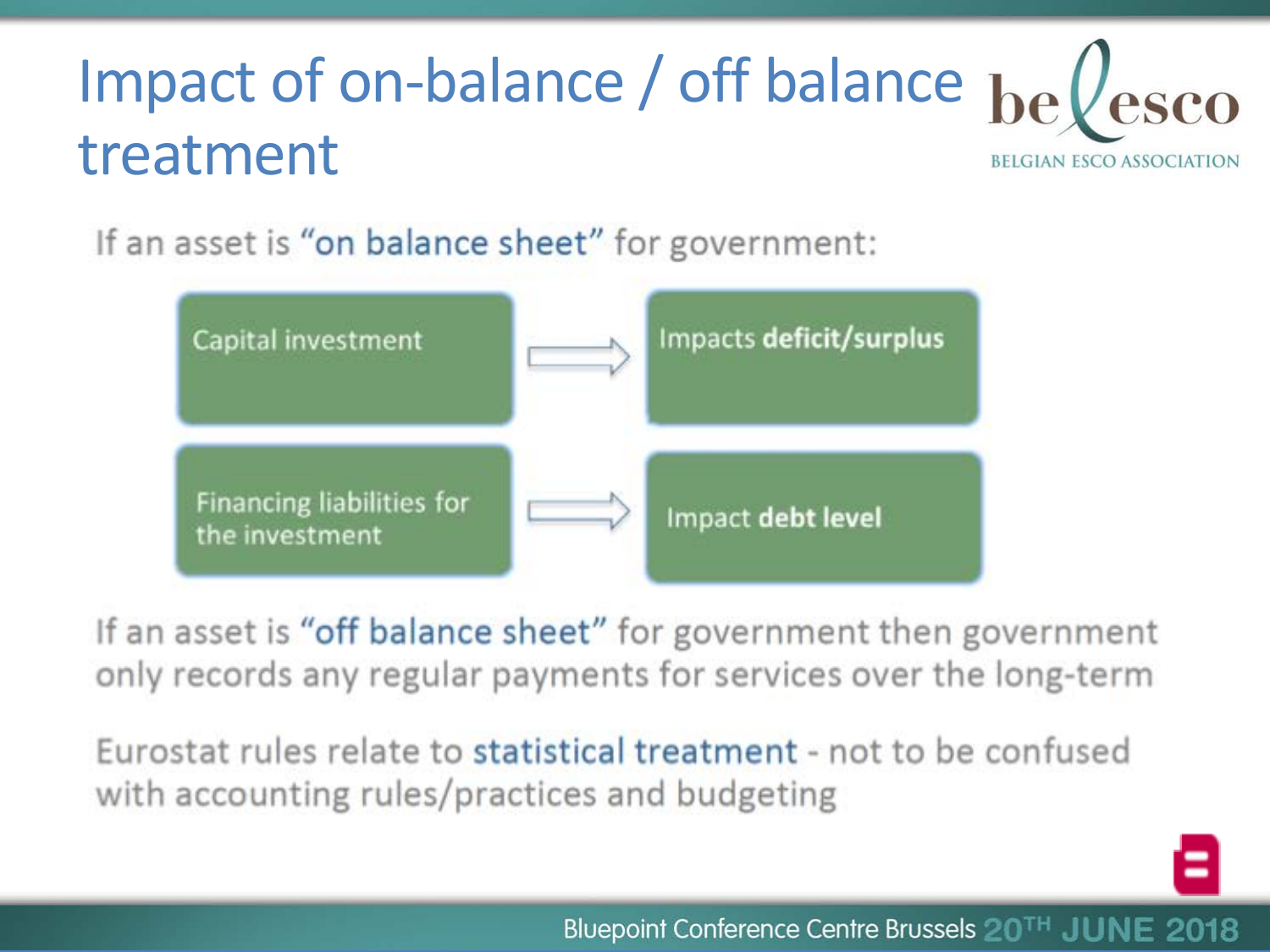Changing role of the bank : from financier to integrator of one stop shop solutions.



Financing solutions alone are not a real answer towards the energy efficiency needs of our clients

- Need for metering & monitoring database of energyperformance of buildings.
- Need for consulting about action plan
- Need for energy audit
- Need for information about Esco & third party investment
- Need for information about structures for participation of the citizen
- Need for support in public procurement procedures
- Need for implementation and follow up of energy efficiency investments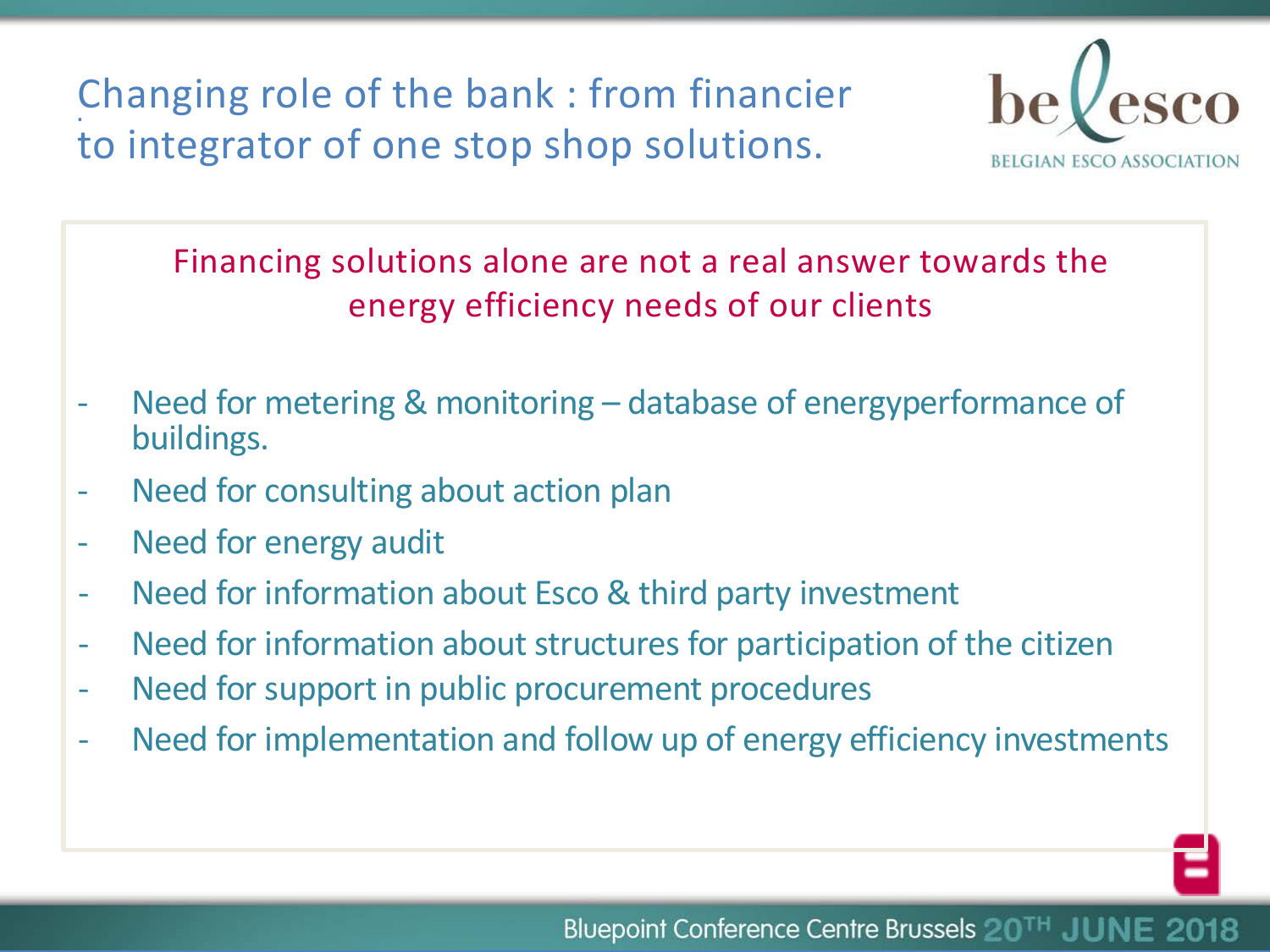Changing role of the bank : from financier to integrator of one stop shop solutions.



- Creation of a project development unit to boost the market. ELENA application ongoing.
- Development of one stop shop solutions in collaboration with partners.
- Development of the Esco market & third party investors market
- Support for 'participation of the citizen' models (energy cooperatives)
- Developing of off-balance financing, without impact on the public debt (ESA neutral – Eurostat)
	- Social promit, vnij enderwijs
	- Rachteparean neer privest racht
	- tto Esoo : "oublicke" entroleron. bedniken,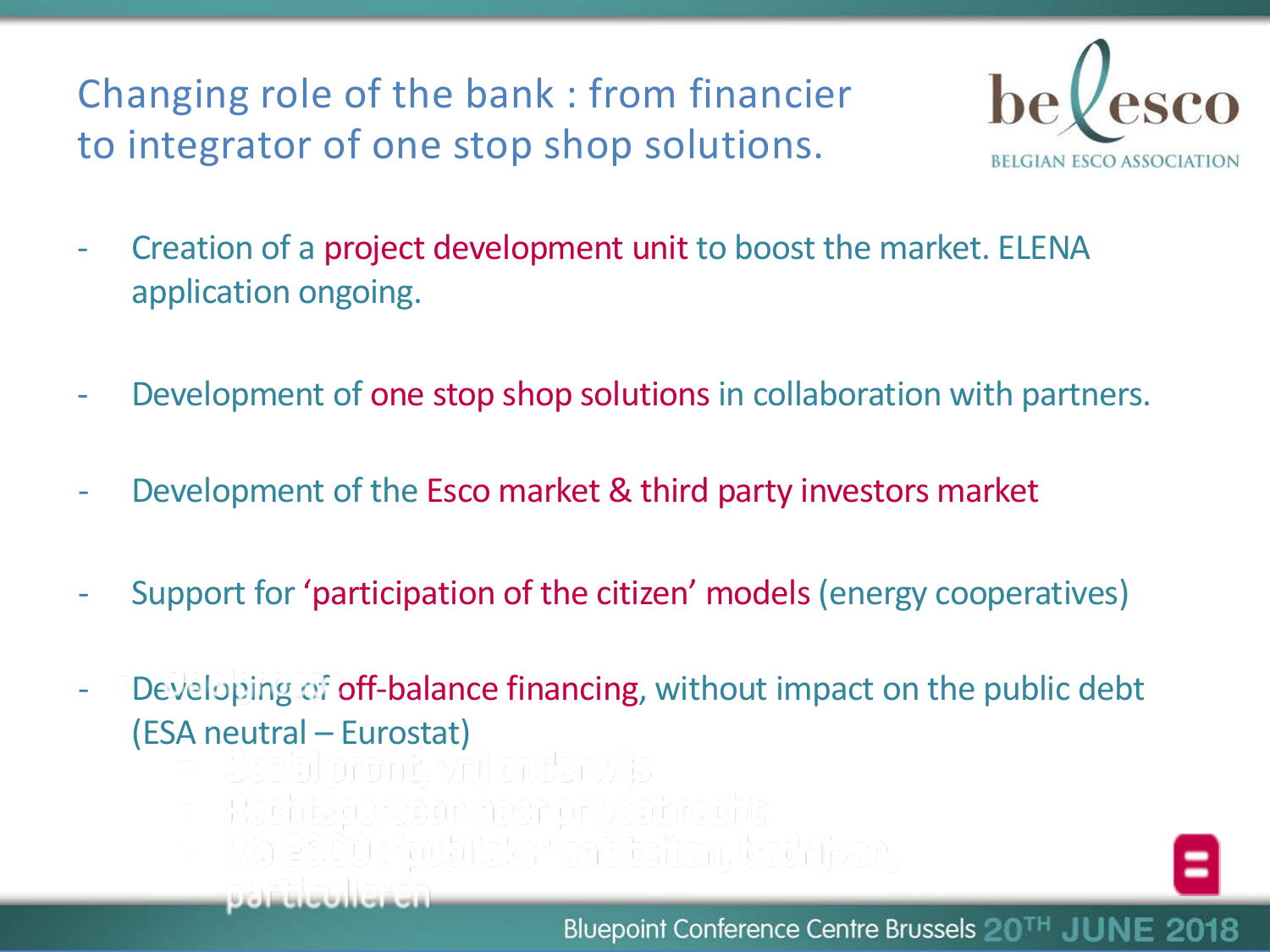## **Conclusions**



- Important choices to make and long preparatory phase
- Clustering and scale are key factors
- A financing solution should be in several cases a combination of retrofit financing and EE financing.
- PF4EE ( BEEP ) is an excellent financing package and makes flexible and interesting financing possible for energy efficiency investments
- Role of the bank : from financier to integrator of one stop shop solutions